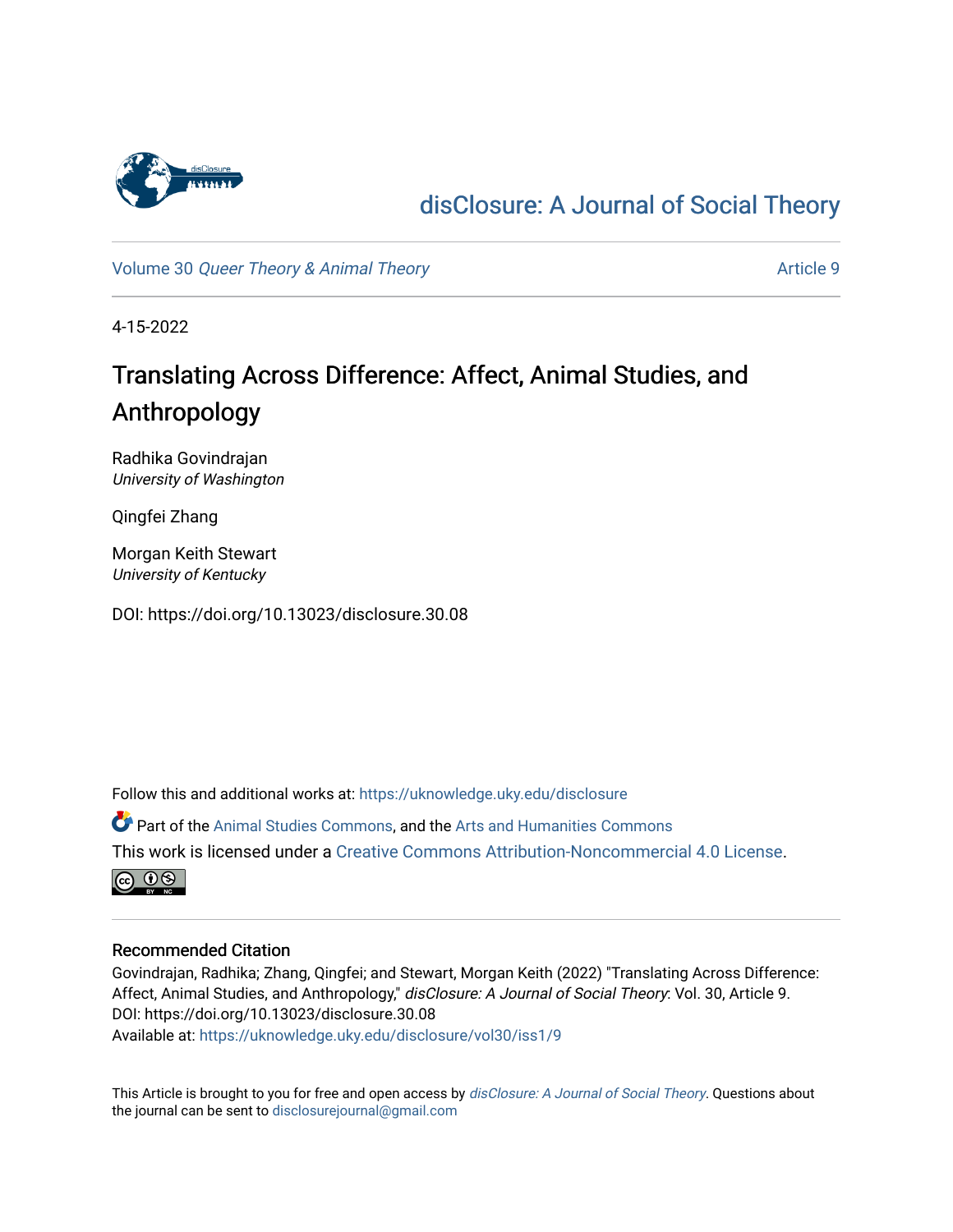#### **Translating Across Difference: Affect, Animal Studies, and Anthropology**

An Interview with Radhika Govindrajan, *University of Washington* Interviewers: Qingfei Zhang and Morgan Keith Stewart, *University of Kentucky*

*Radhika Govindrajan is a cultural anthropologist who works across the fields of multispecies ethnography, environmental anthropology, the anthropology of religion, South Asian Studies, and political anthropology. Her research is motivated by a longstanding interest in understanding how human relationships with nonhumans in South Asia are variously drawn into and shape broader issues of cultural, political, and social relevance: religious nationalism; elite projects of environmental conservation and animal-rights; everyday ethical action in a time of environmental decline; and people's struggle for social and political justice in the face of caste discrimination, patriarchal domination, and state violence and neglect. Govindrajan's first book,* Animal Intimacies [University of Chicago Press, 2018; Penguin Random House India, 2019] *is an ethnography of multispecies relatedness in the Central Himalayan state of Uttarakhand in India. It was awarded the 2017 American Institute of Indian Studies Edward Cameron Dimock Prize in the Indian Humanities and the 2019 Gregory Bateson Prize, by the Society for Cultural Anthropology.*

**Qingfei Zhang (QZ):** *What led you to animal studies and what interested you in animal studies in the central Himalayas?*

**Radhika Govindrajan (RG):** I think that animal studies is a capacious field at this point, but within anthropology specifically, doing animal studies means taking very seriously animals' social and political lives. Stefan Helmreich and Eben Kirksey, who you read last week, argue that doing animal studies or doing multispecies ethnography entails thinking of animals as subjects who have legible biographical and political lives. So, that's one of the central tenets of animal studies; that we understand the subjectivity of animals and understand and treat animals as subjects who are agents in their own rights, with their own intentions, capacities, and tendencies. We take those seriously in terms of how they shape the kinds of social worlds that they inhabit alongside humans and a variety of other critters.

I think it also means taking seriously the question of animal life and welfare, which can often be a difficult question, given that it's entangled with human lives and welfare in ways that can sometime be oppositional. Scholars, particularly in the field of critical race studies, have pointed out this before: we have to be careful not to engage in celebratory rhetoric that argues we are all post-human now and that there is a move beyond the human because there are still so many groups, particularly historically marginalized people, who are still trying to claim the category of human. I'm thinking here of the work of Zakiyyah Iman Jackson, who argues that the post-human narrative erases the particular experience of Blackness and the ways in which Black subjects are trying to claim humanism and that to now move past the human feels like another move to erase the Black experience. And I think that is a critique that we have to take very seriously. I'm also thinking of the work of scholars such as Bénédicte Boisseron, who has a book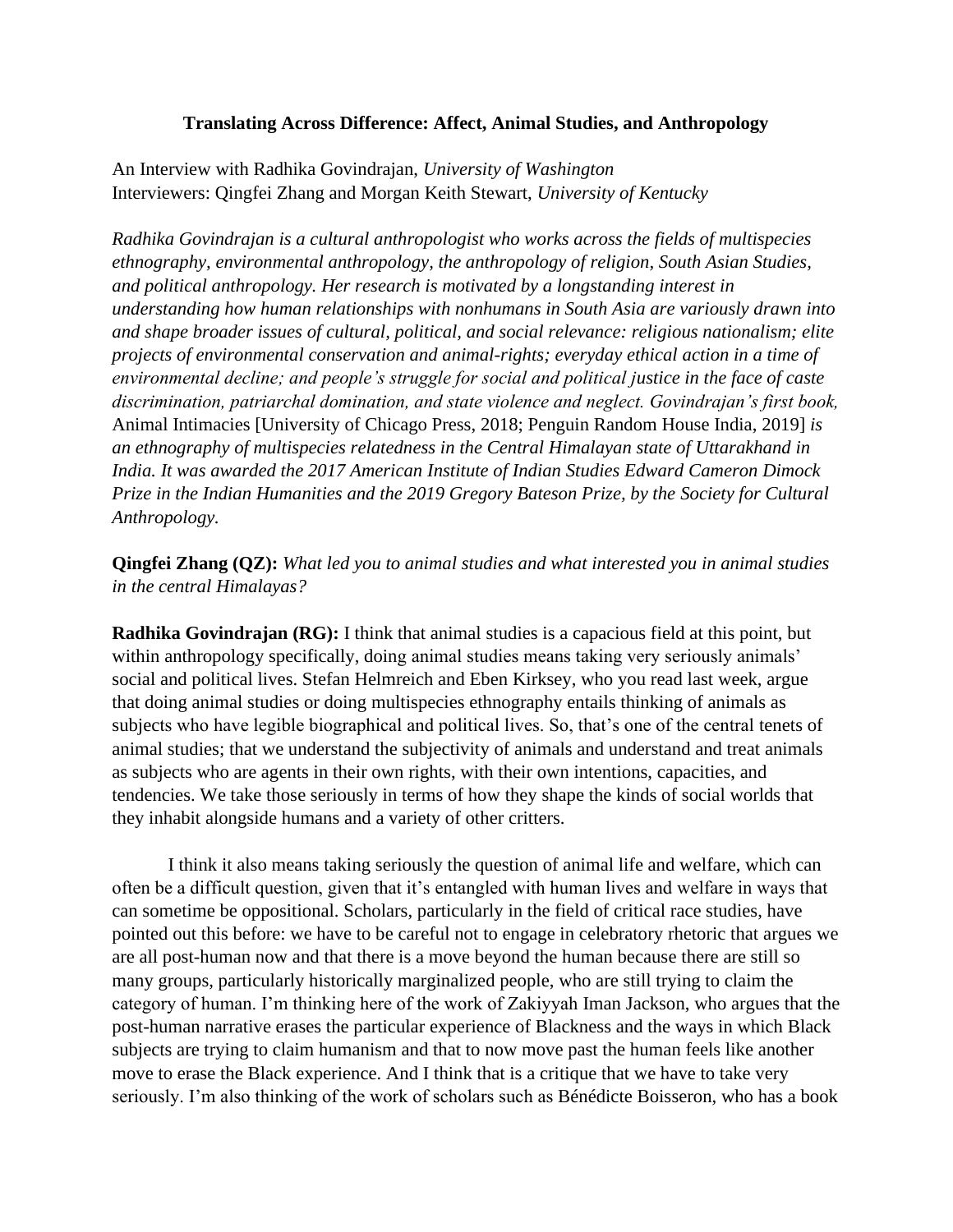called *Afro-Dog* where she looks at PETA [People for the Ethical Treatment of Animals] campaigns that suggest that factory farming is the new slavery. She argues that a lot of this work within certain domains of animal studies erases, again, the violence that has been caught up in people's relationships with animals, and that we have to think about the specificity of these relationships across time and space and account for the experience of race, caste, and gender within that specifically. So, I think there is also a sense that any animal studies work should focus on these broader politics and struggle with that question of what it means to think simultaneously about animal welfare and the welfare of *particular* humans.

For me, animal studies within anthropology also means thinking about ethnography as a theory and method that takes seriously non-human subjects and to think about what might an ethnography that takes animals as subjects seriously look like, what that does to our conception of what an ethnography is, how it is practiced, and the questions of translation that come up when you think about animals as ethnographic subjects. I've found that kind of writing tremendously productive. I'm thinking of the work of Marisol de la Cadena, who talks about the difficulties of translation within ethnographic work with humans, but I'm thinking about how that might be extended also to ethnographic work with non-humans. What are the challenges of translating across difference? And how might we think of translation, as de la Cadena puts it, as a kind of translation work that is not hungry for commensuration, that doesn't seek completion, that is always incomplete.

**QZ:** *I am also very interested in the kind of affect in your studies, the ways that you give animals a real political and biological life that makes them speak to the reader. What could you say about the connection between affect and animal studies and how the two can be combined in anthropology?*

**RG:** Affect theory has been really ascendant within the humanities and social sciences for a while now, and I like thinking of affect as a kind of embodied intensity that emerges at the intersection of different kinds of bodies. Within anthropology, I've found the work of Juno Parreñas really influential. She has been thinking particularly about how affect emerges at the intersection of laboring and gendered bodies. This kind of work points us in the direction of what we might do with affect. I'm also thinking about how affects emerge differentially across differently raced, gendered, and sexualized bodies as well, so not just unmarked bodies but specifically how affect traverses this kind of distinctions and emerges differentially in those kinds of spaces.

I think affect within animal studies is also a way of destabilizing the emphasis on language. One of the challenges in animal studies is how you can think about forms of communication that don't rely on speech. I find the work of Donna Haraway, Barbara Smuts, Vinciane Despret, and Parreñas really influential in thinking of communication as affective and embodied and thinking through those kinds of affects about the ways in which different kinds of bodies come to be constituted in relation to one another - which is one of the central themes of the book: how does one actually think of co-constitution - which is Haraway's term -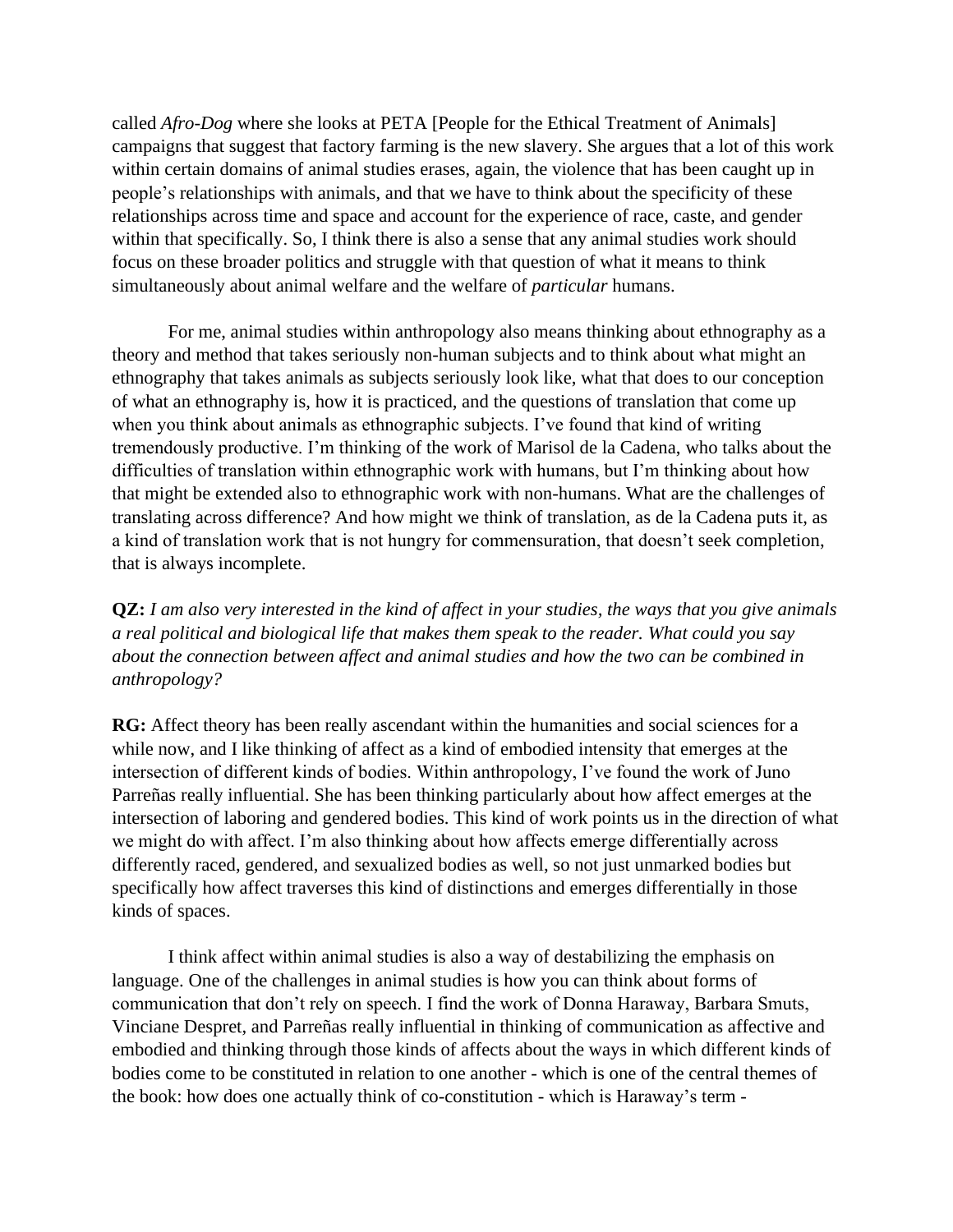ethnographically? How does that occur in ethnographic contexts? What are the kinds of material affect relationships through which that co-constitution can proceed? I think affect theory is really powerful there.

I've also relied very heavily on the work of Sara Ahmed who theorizes affect in her work on happiness but also in other writing of hers about what it might mean to think of intercorporeal exchanges more closely, to think about what it means to be drawn into the sphere of another, and what that drawing in and what that inclusion in another's sphere might do to the self. For me, that has been a really productive way to think about affect within animal studies.

**QZ:** *You are a trained anthropologist, and you use anthropology to do animal studies in the central Himalayas. Could you please elaborate on the kind of entanglements between both disciplines: the kind of perspectives that anthropology gives you in animal studies and how animal studies intervenes in the methodology of anthropology?*

**RG:** Great questions. To your first question, I think anthropology has had a very long history of being interested in people's relationships with the non-human world. [Lewis] H. Morgan has a book called *The American Beaver and His Works*, where he thinks about the sociality of the beaver and its ability to construct built environments. There's that kind of early work, but there's also people like [Sir Edward Evan] Evans-Pritchard who are taking very seriously the relationships that the Nuer have with the cattle that they raise. He writes quite movingly about the taking on of ox names by young men, the hours that Nuer people spend grooming their cattle, and the kinds of intimate relationships that emerge with them over the course of caring for them, and eventually killing them. I think that interest in relationality and intimacy and kinship starts very early in anthropology.

But what's different in this moment is taking seriously, as I said, the idea that animals are subjects with their own consciousness, with their own trajectories and tendencies, and that they play an active part in shaping those social worlds. They are not just symbols or just objects that people can project their feelings onto; they play an active part in creating these social worlds There is increasing interest in how the social worlds that we inhabit, to quote Anna Tsing, are constructed through the "world-building labor" of a variety of social beings. I like this idea that we have to think about the labor that different beings do in constructing the worlds that we inhabit. I think that is where anthropology's interest in the non-human currently is.

[Anthropology is now] also taking seriously the politics of all this. I think one recent move has been to critique some of the implicit romanticization of the entanglement literature, the multispecies literature. And there are significant exceptions, but Elizabeth Roberts, for example, argues that the entanglement literature has this sort of romantic connotation to it, that entanglement is a way out of the rigid binaries of human/non-human and that it takes apart some of the hubris of humanism. She argues that entanglement produces its own violence. This is something that I found very interesting as well because, working in a context like India, it's very hard to paint a rosy picture of multispecies relatedness, particularly at a time when right-wing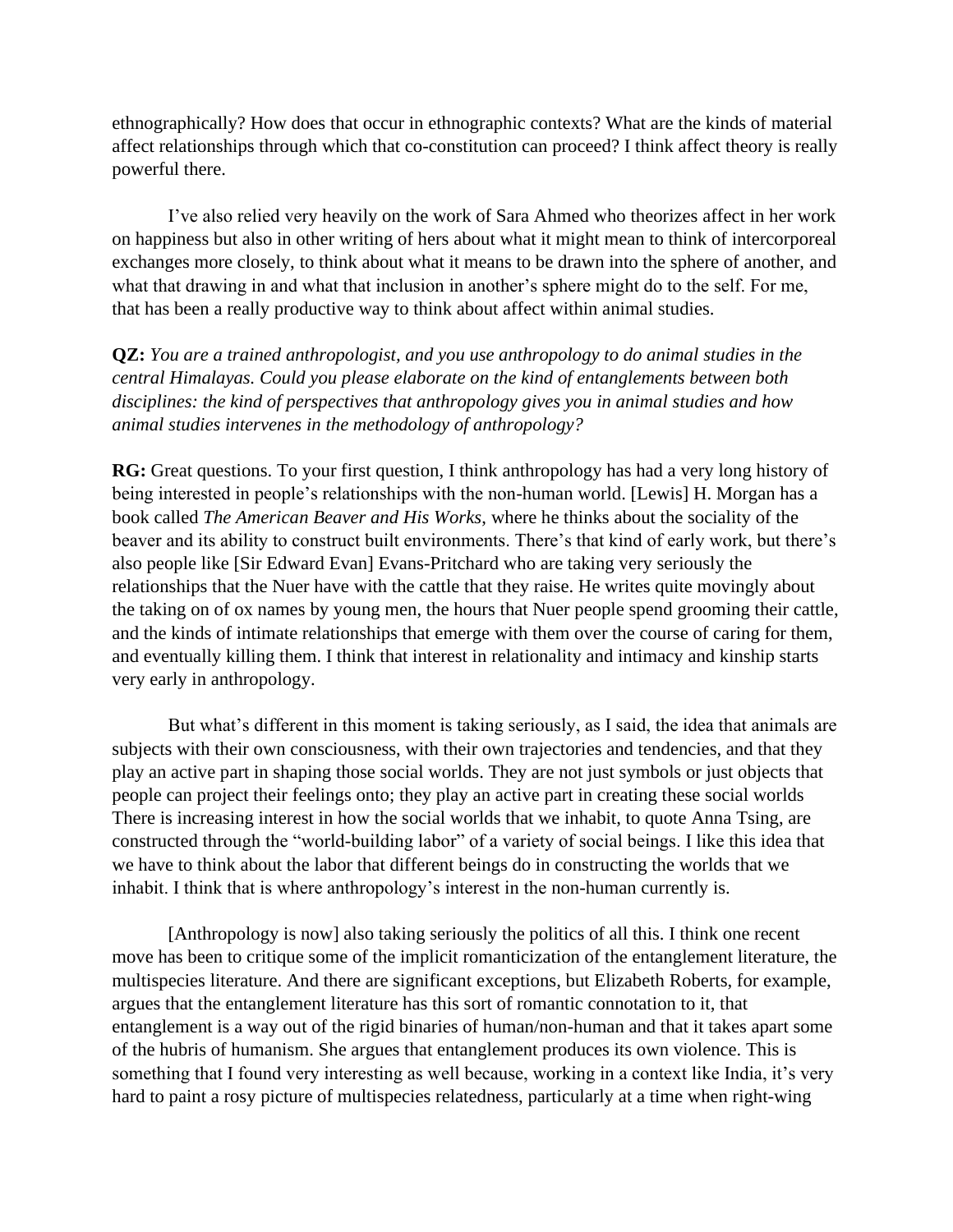movements are also using the language of multispecies relatedness to exclude other kinds of humans from that world. I'm thinking specifically of the politics of cow-protection, which uses claims to Hindu kinship with cows to violently exclude Muslims, Dalits, Adivasis, and Christians from a Hindu body politic. So, I think that increasingly there is within anthropology a recognition that we also have to be careful about the political valence of claims about multispecies entanglements, but that also we have to think seriously about the politics of multispecies entanglements in different cases. So that answers your first question.

How has animal studies affected the methodology of anthropology? I think I was gesturing at that when I was thinking about what it means to do ethnography with non-humans. Ethnography as a method has been so centered on the idea that the only interlocutors of the anthropologists are human, and I believe thinking about interlocutors as non-human opens up a whole other range of issues: [for example], of speech, as I pointed out. How do you actually talk to these interlocutors? I think that work on embodied communication and trusting your instinct [is relevant here], which is something that Brian Massumi points out, that perhaps one way to move past humanism is to give in to instinct, which humans often set aside for reason. But if one were to privilege instinct, then speech wouldn't be such a barrier. That is one way in which animal studies has affected the practice and the method of ethnography. [Another way is by making us think] about translation and writing and taking seriously the perspectives of nonhumans. Thom van Dooren has done some really interesting work on narrative among nonhumans, and he looks at how penguins construct narratives and points out that it's not just humans who tell stories. Other kinds of beings also tell stories. What would it mean to listen for those stories? Anna Tsing calls this "the art of noticing," and I think there is something to cultivating practices of noticing that extend beyond the human. That is another way in which some of the work in animal studies has shaped ethnographic practice and theory.

**Morgan Keith Stewart (MKS):** *Entanglement is one of the key terms in your book along with relatedness. I wonder if you could just explain those terms in relation to examples of human and animal interrelatedness in India but also other examples that you see in the United States or other parts of the world?*

**RG:** I use the term 'relatedness' to think about the cluster of relationships or entanglements, if you will, that I encountered while doing fieldwork. I use it for several reasons. One, the language of relatedness was everywhere and when I was talking to people especially. They framed their relationships with these animals as a kind of relatedness, not just in the sense of kinship, but in the sense that the outcome of their lives was bound up with the outcome of the lives of these other kinds of animals that they lived alongside. The point I make is that relatedness is not always sought out. It doesn't imply only mutuality and care, it also implies hierarchy, violence, and it's often imposed from above, in multiple ways. I think of cow-protection discourse as one of those kinds of impositions of relatedness, where right-wing cow protectionists will often insist that the cow is *Gau Mata*, the Mother of all Hindus, and that that makes it incumbent for Hindus to protect her on the grounds of this kinship. I argue that this kind of kinship produces violent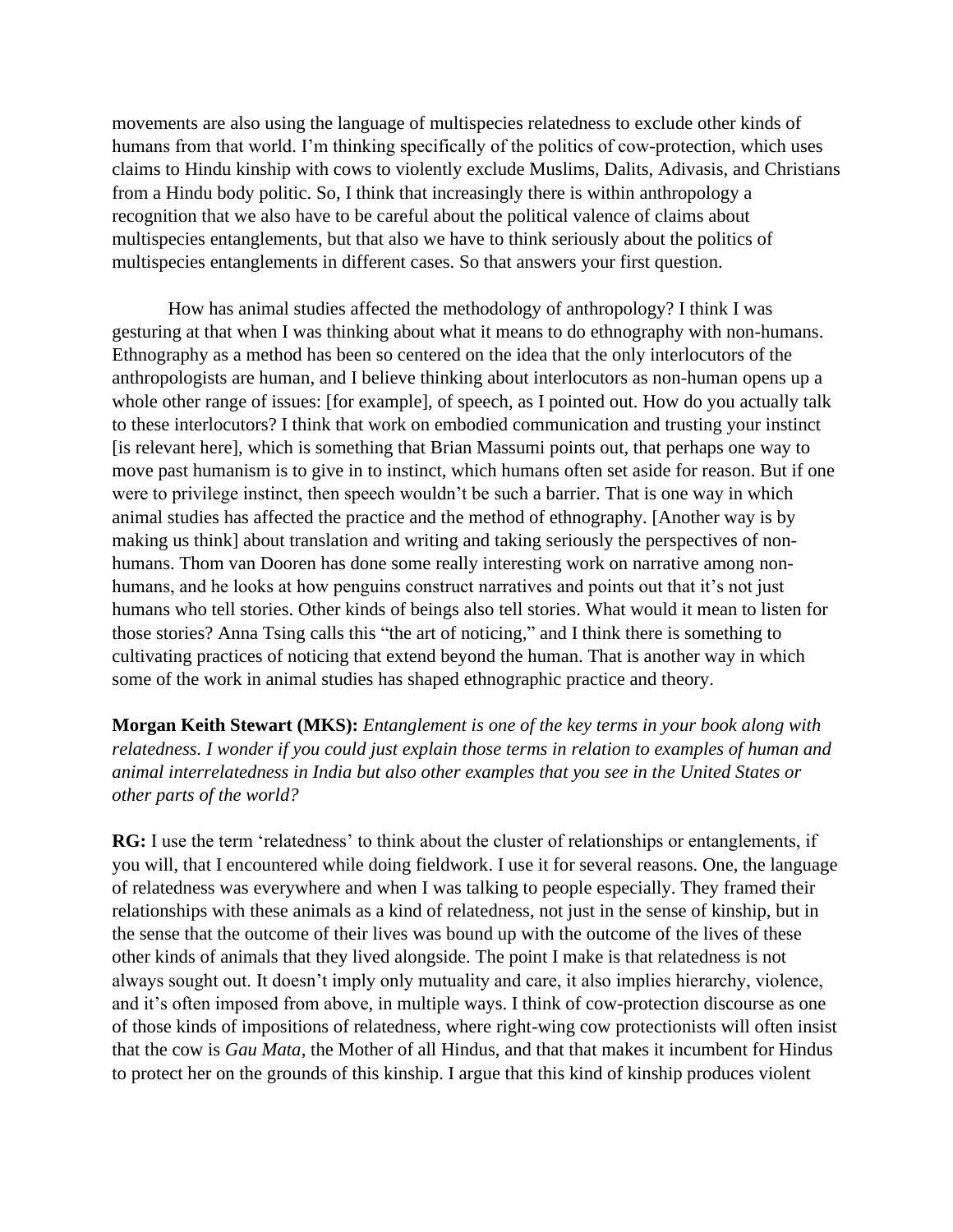effects in the lives of multiple people and animals, but I try to think about how that relatedness is then countered by other enactments and imaginings of relatedness.

But I also argue that there were these kinds of connections of intimacy that people particularly understood as kinship that came from animals. Many of the women would talk about how their goats felt a kind of attachment to them, and they described this very much in the language of children forming attachments. When thinking about kinship and care, there's a tendency to sometimes romanticize care, even though there is a whole body of feminist literature that problematizes care, that thinks about the kinds of labor that go into care, and the ways in which care has come to be gendered within certain kinds of political-economic frameworks in which women's work is simultaneously domesticized and devalued. And you can see a very similar kind of process at play here, where animal work is considered women's work. It's not really valued, in the sense that it's unpaid labor. I argue that foregrounding that kinship with animals sometimes becomes an important way in which women are actually able to claim value for that labor. Labor becomes the grounds upon which those kinds of kin connections are made.

You can see similar kinds of kin relations or relatedness built on these entangled lives in other spaces as well. The history of conservation in India also has its own trajectory, which is different from, say, the United States, just because of the different colonial context. But there is a way one can think through those questions in other spaces as well: conservation in the United States, for example. The pet industry within the US is a multi-billion-dollar industry and is firmly situated within discourses about pets as family. So, I think the language of kinship does really important work there. Thinking about the ways in which pet keeping also emerges within certain kinds of racial and class formations is a question that is open in multiple other contexts, not just India.

**MKS:** *Yeah, I feel like in the United States we cloak the relationships between humans and animals. We openly talk about pets, but in so many other relationships we have, especially if you consider where we get our food from, all of those discourses are obscure. You can just go to the supermarket and the food is there; you don't have to have any sort of experience with the process. What do you think that cloaking these entanglements does to society?*

**RG:** For me, it reminds us that thinking about animals is thinking about questions of labor, about discourses of sanitation and concealment - in this specific case, thinking of factory farming. And there's a great deal of excellent work on the ways in which discourses of concealment operate to make the factory farm this hidden space. Timothy Pachirat, for example, argues that one of the hallmarks of modernity is the concealment of slaughter. There are longer histories of slaughterhouses being moved out onto the fringes of urban areas. We were just talking about the ways in which new sets of laws protect factory farms, its labor, and its conditions, from being made visible. I'm thinking of the laws that prevent animal-rights activists from filming in these farms, for instance.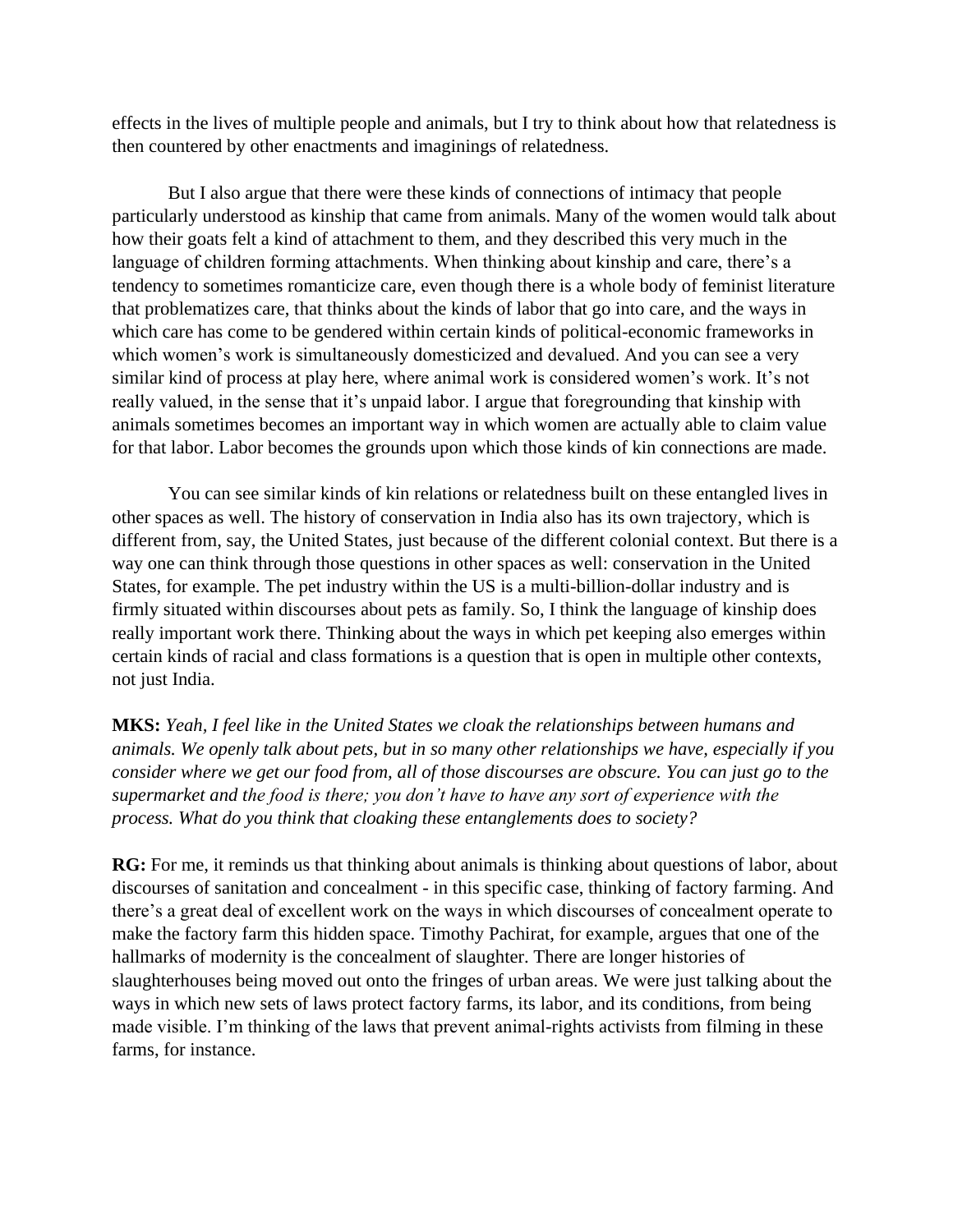But it's also about issues of labor. In many of these massive factory farms in the US, you now have an increased racial division of labor where a lot of the workforce is immigrant and often is undocumented. The conditions in these farms are often terrible, and there's punishment for demanding better labor conditions. So, there's a way in which we have to think about what the concealment does - not only for the kind of animal subjects whose lives are being monetized in these spaces, whose deaths are being monetized - but also for the human subjects who are in these places. As I said, it reminds me that animal studies is at its most effective when it folds in those questions of labor, of gender, of class, and of production and capital in these spaces. And I think the concealment that you're talking about is about all of these different parts.

**MKS***: In chapter five of your book, you talk about the "pig gone wild." I believe it was a British colonial laboratory where they were doing experiments on a pig, and it escaped and supposedly started interbreeding with the local pig population and then creating this new breed of pig. The concept that I wasn't quite sure about was "the other wild." Would you mind explaining that a little further and how that relates to the "pig gone wild"?*

**RG:** The story of the pig gone wild is actually from the post-colonial period. There was this colonial laboratory that was set up in the late nineteenth, early twentieth century in that region, and the idea was that they were working on animal disease. Most local legends had it that there was a pig, a sow who was pregnant, who escaped the confines of her captivity and was never found. Most people believe she disappeared in the jungle, that she had all these piglets and that those piglets became feral in the jungle. And the story was often told in response to questions about how the wild boar population had exploded because there was a massive explosion of the wild boar population.

I talk in the chapter about how there are many reasons why the story makes sense. [For instance], pigs go feral very easily. Even when you're keeping domestic swine, most people there would talk about how difficult it was to control the desire of domestic swine for wildness. There were many reasons why the story makes sense, but what I argue is that the story of the pig provides a different way to think about wildness than the ways in which wildness is passed down to us within certain kinds of colonial discourse.

There are two kinds of discourses of wildness that I talk about in particular. One is the fantasy of wildness as untouched by human contact, the idea that the wild is this kind of sacrosanct space that is set off from human domains. That notion of wildness undergirds much conservation policy in India today and in many other places, the idea that the wild has to be separated from the domain of the human if it is to survive. You see that in the insistence that people cannot exist in the space of national parks, and that's a discourse that continues to bear tremendous resonance in India, even today. But that is fueled by another theory of wildness, which is the idea that the "native" is prone to a certain kind of wildness, and that's another kind of colonial logic that undergirded much of conservation. Conservation laws were necessary to protect wild animals from natives who were driven wild by their lust for meat or their lust for hunting and could not be counted on to preserve animals.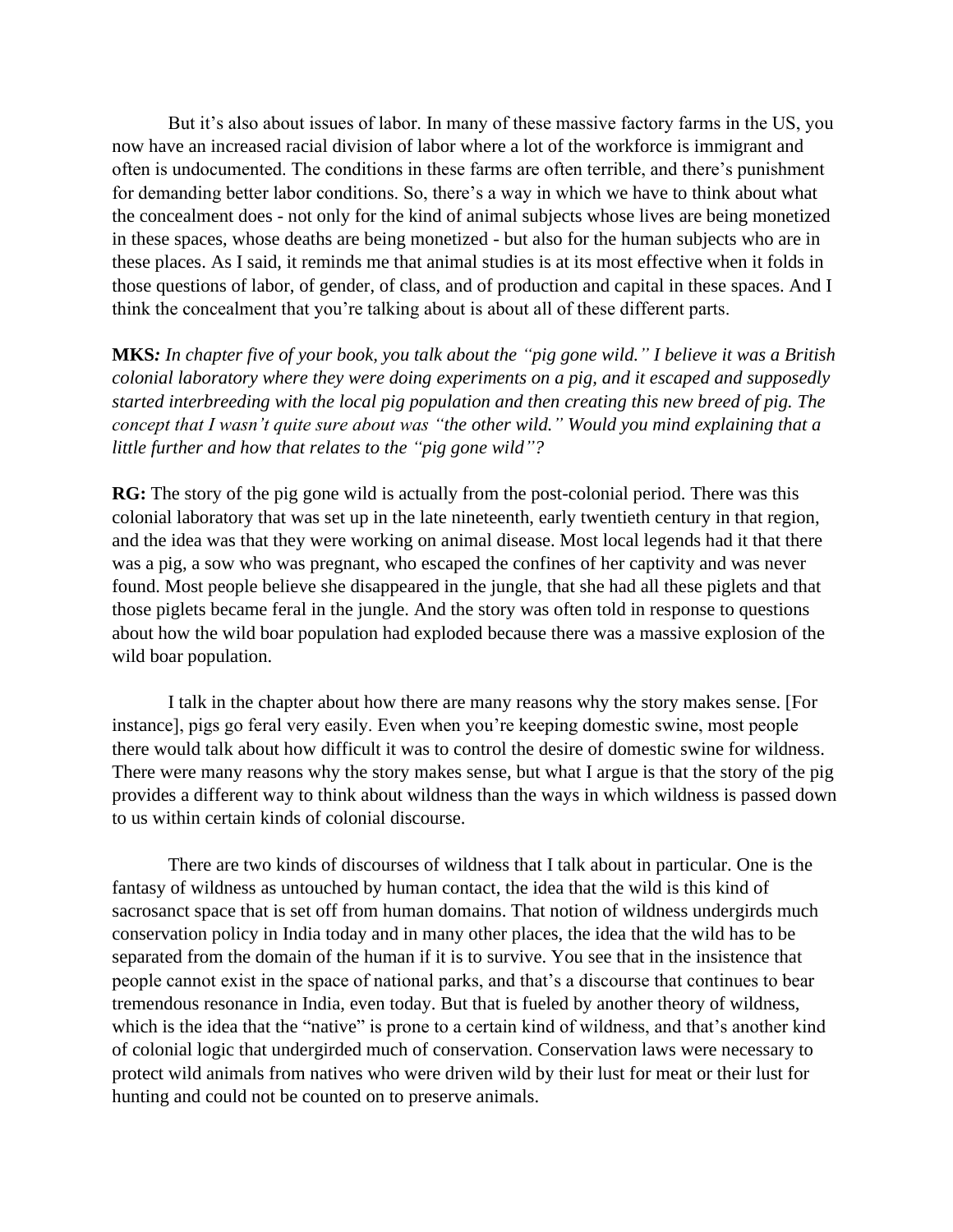**MKS:** *[You write about] the same thing happening with the monkeys, that the people were not allowed to hunt them because they would supposedly end up just killing everything.*

**RG:** Yeah, and that is a tremendously influential discourse. I mean, of course you can point to the utter hypocrisy of it, when it is actually colonial administrators who are responsible for decimating large numbers of wildlife in the colonial period. The idea that the native hunter is the problem is obviously its own kind of hypocrisy.

**MKS:** *And deaths of natives as well. I don't know too much about the context of India, but certainly in Latin America and the United States, the decimation and destruction of the population occurred there.*

**RG:** Absolutely, and in India and in many of the British colonies what was interesting - and a lot of historians have worked on this - was that hunting becomes terrain for the exercise of colonial power. Deciding who has power over animal life, who gets to access it, is one important space in which colonial power is worked out. So, you see, even within conservation, the workings of colonial dominion deciding who gets to be sovereign over animal life. And that framework of conservation is something that the post-colonial state adopts. And there are ongoing conversations among conservationists in India at this point about how they might try to move past this kind of fortress-model of conservation that's very colonial. But it's a challenge. There is a kind of sanctity to animal life that is very hard to question, and it's interesting: it's almost always when it's a threat to agrarian property that there's any concession towards cultivators. That was also an outcome of the colonial period where you see these massive battles between forest officials and agrarian officials, and agrarian officials saying, "you have to give licenses to shoot because it's threatening revenue."

At this point, I think that within India state conservation remains very colonial, and I think the story of the pig was a way to think about wildness differently. I talk in the chapter about how people when they told the story would talk about how the pig escaped the institution and could never be found. In a way, the pig sort of escapes from this colonial institution, which becomes one way of challenging its power. But they were also thinking about how the history of the pig demonstrated that wildness is contingent, it's historically determined. They would often say, "look, the wildness that the state is protecting is actually something that is born of a domesticated pig." But at the same time, they would talk about how domestic swine were always in this kind of state of wanting to go wild. So, they acknowledge that there was a tension between domesticity and wildness, but the notion of wildness that they were working with allowed for a critique of colonial notions of purity and of wildness. And that's why I called it an "other wild." It opens up the possibility of thinking about wildness otherwise, and I rely heavily on the work of people like Jack Halberstam who talks about whether wildness is always blighted to its kind of colonial origins, or are there other ways in which we might think about wildness?

I argue that the story of the pig also becomes a way for Dalits to critique oppression by upper-caste Hindus, who associate pigs with Dalits and will refuse to touch the flesh of domestic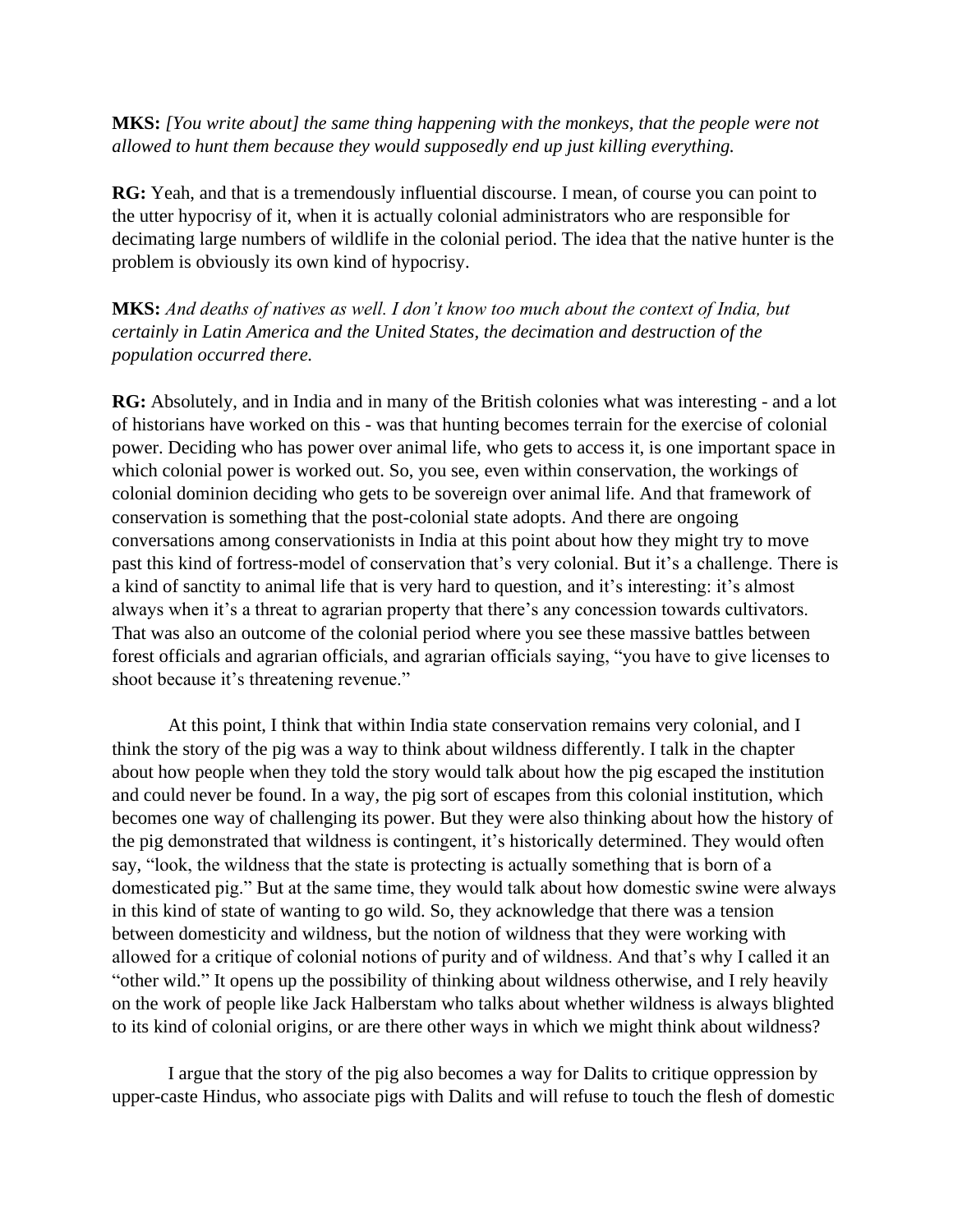swine, but will then eat the meat of wild boar with great relish. Several of my Dalit interlocutors pointed to that as an example of upper-caste hypocrisy. In that way, talking about the pig also became a way to mount a critique of caste oppression in really interesting ways. I argue that it is precisely because of its kind of fluidity that the wildness of the pig who went wild opens up the possibility of this other way of thinking of wildness.

**QZ:** *I was fascinated by your last chapter, in which you discussed the bear as an embodiment of queer desire and women's desire. Could you talk a bit about the kind of potential impact of animal studies on gender and women's studies or the direction that gender and women's studies can engage with animal studies?*

**RG:** I think it's no surprise that some of the most influential figures within animal studies and within the kind of more-than-human domain have been feminist scholars, because for a very long time, they have been questioning the naturalness of categories such as sex and species. So, there is - for me, at least - a very powerful connection between animal studies that is also calling into question the naturalness of these boundaries with feminist studies, which has taught us how categories like race, gender, sex, and sexuality are naturalized and have pointed instead to the ways in which they come to be naturalized within certain contexts of power. So, I actually feel the question is: how much has animal studies been shaped by gender, women, and sexuality studies rather than necessarily the other way around. There is a really fertile conversation around questions of intimacy. The work on care, for example, also draws heavily on feminist scholars. Kinship, again, has also been questioned by scholars who have taught about queer kinship: Kath Weston, Sarah Franklin, and all of these other feminist scholars who have questioned how we think about kinship and blood, for example.

**MKS:** *We were talking about how animals become symbols of certain things; there are very likable, lovable animals that end up being central in children's clothing, children's books, etc. I'm wondering about the connection between this kind of symbolic view of animals and the very material, individualized animals that you tease out in your book. If there needs to be some sort of change there, and it seems like there does need to be some change in how we view animals, what might that change look like and how then would that sort of thing also affect other environmental narratives? For example, with the recent fires in Australia, the koala has become the poster child for this whole movement. Do you think of that as an effective use of an animal symbol because it might raise awareness for conservation and the environmental crisis that we're experiencing more and more, or is it problematic to have those sorts of symbols that might have us looking at animals in ways that aren't exactly beneficial to them or to life in general?*

**RG:** As an anthropologist, I am interested in what kinds of politics are activated by animal symbols. To the first part of your question on materiality and symbols, I think that what I find interesting is studying how individual animals and their relationships with individual humans might shake up the ways in which they come to be symbolized. I think about this in my book in relation to cows, particularly in thinking about how individual cows and their relationships with people and people's recognition of the individuality of cows, shapes their relationship to the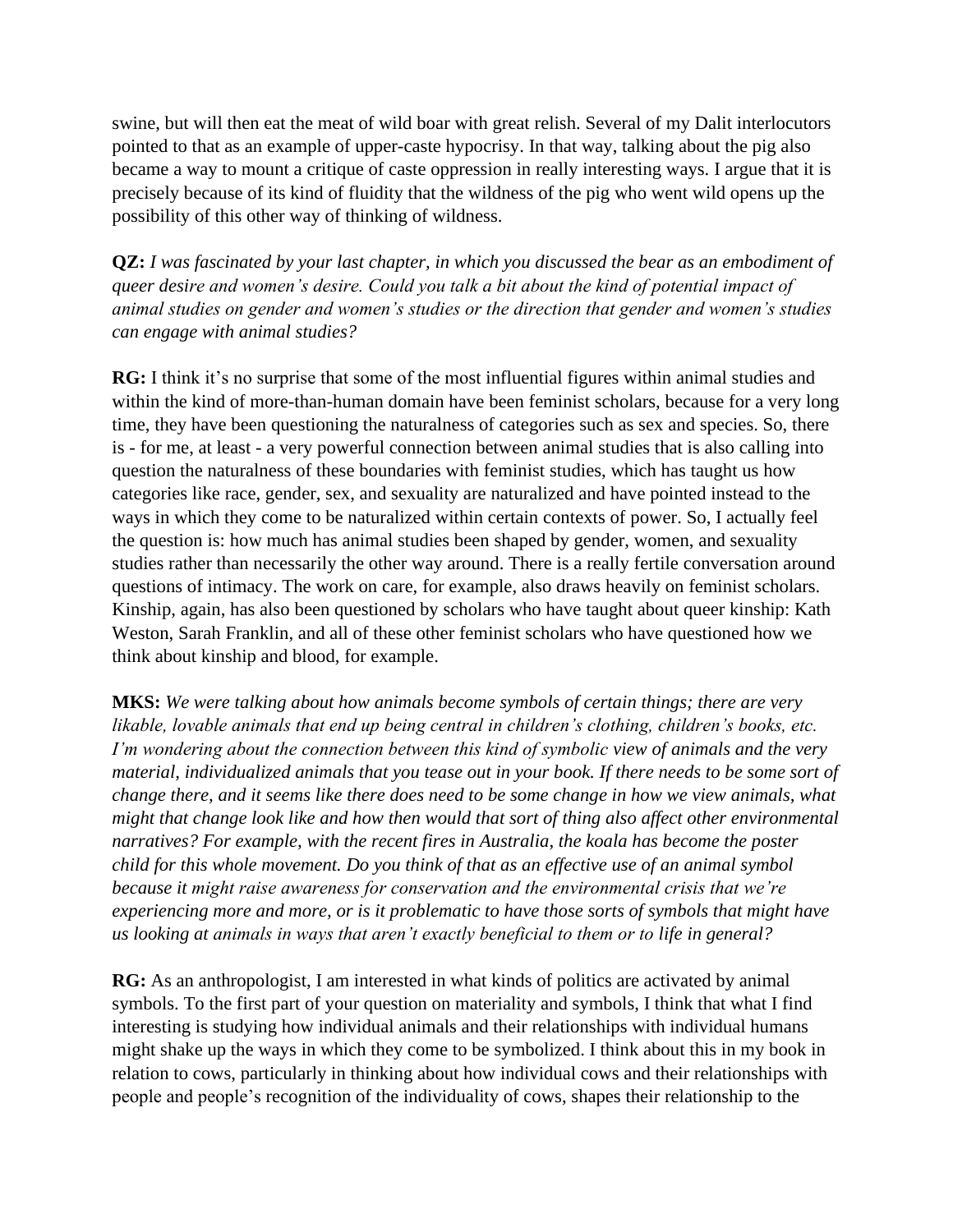symbol of the Cow Mother that's put forth by the Hindu right. So, I think there's a way in which bringing the question of symbolism with the question of materiality can yield really interesting insights.

#### **MKS:** *So not necessarily privileging one over the other?*

**RG:** Yeah, I think that the symbolic and the material are really caught up in one another. Symbols are also material; the idea that symbols are somehow immaterial is a dangerous one. For me, what becomes much more interesting is thinking about how those come to be embedded in one another and what kinds of contradictions emerge between the symbolic and the material. But also, what kinds of inextricable connections [exist]. So, I tend to think of the two of them together as being really powerful.

To your second question about the use of animals as symbols, I find fascinating what kinds of affect, of empathy are activated when the koala is the face of the bushfire as opposed to, say, a field rat. What publics does that constitute? What allows for those publics to gravitate to the figure of the koala over the figure of the field rat? What are the understandings of empathy that undergird that identification? Who do you feel empathy for? How is that shaped by historical circumstances? These are questions that are interesting to me. I don't think it's natural to feel empathy for the koala over the field rat, so the question that then becomes interesting to me is: how have we been trained to connect with the koala or the kangaroo over these other kinds of beings? And what structures - political, economic, social - have gone into allowing for that identification to happen? So, for me, it's not a question of the good or the bad, but thinking about what kinds of politics are made possible through that? And what kinds of politics are closed off? What are the limits of that empathy? What are the limits of that care? And how might we move beyond the limits of that? And what kind of symbolic work, what kinds of other work would it take to move beyond the limits set by that symbol. So, I know it's not an answer, but it's something to think about.

### **MKS:** *No, that definitely helps me to think about the question.*

**QZ:** *So, in talking about these kinds of symbols, I think it is interesting when you mentioned how affect is structured by many factors - such as social, economic, and political. I was wondering, if I want to approach this kind of analysis, what kind of aspects can I look at? For example, can I look at the discursive discussion of the symbol? And what errors are critical in this kind of analysis?*

**RG:** For me, it becomes a question of thinking historically about what kinds of institutions, social actors, and broader conditions are involved in the structuration of affect. One challenge is that affect is often read as sort of instinctive and natural and emotion is read as more structured, which is not, I think, what most theories of affect are doing. Thinking about the structuration of affect [is important]: how bodies come to intersect, how you experience your body. These are older questions within feminist studies: questioning even the naturalness of the body, how the